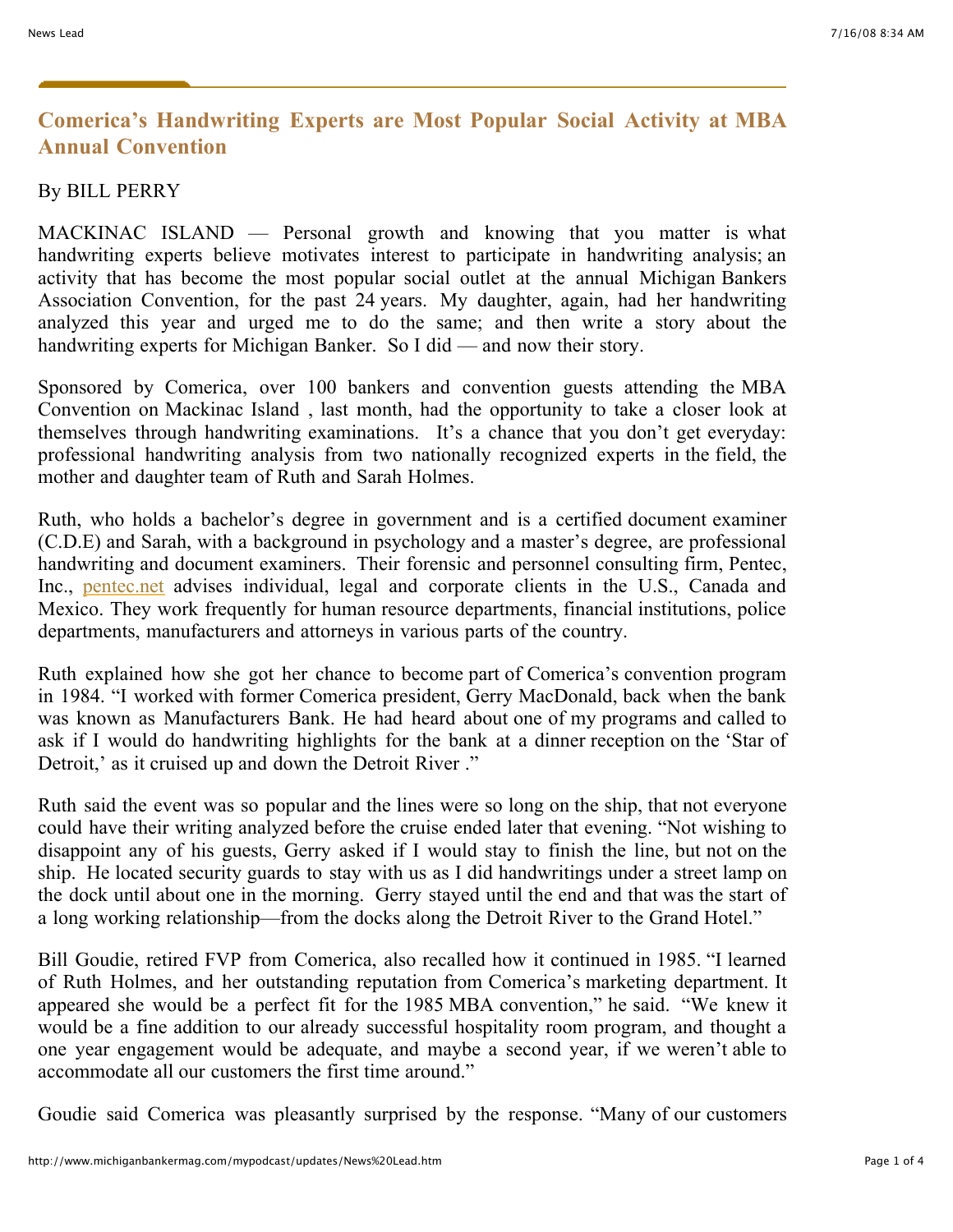keep returning multiple years because they are so taken by the technique and specific comments related at their personal meeting with Ruth or Sarah. As new attendees arrived at the convention each year, one of the first questions we heard was how to sign up for Ruth or Sarah? That's the easy part was my response, just talk to one of the Comerica correspondent bankers to find out the process," he said.

### **Back by Popular Demand**

Coming back to the MBA Convention, each year since 1985, is something that Ruth looks forward to doing. Sarah was 10 when her mom first started working with Comerica at Mackinac Island, and she joined her mom as a handwriting analyst about 10 years ago. Both consider it a great privilege to be there, and it has proven to be a valuable experience for anyone willing to share their handwriting with them. "We look into the souls of strangers, feel humble that they have trusted us with their script, and yet feel we might impart a little bit of insight to help them on their way," Ruth noted.

According to Sarah, many people find it validating, others enlightening and still others still find it absolutely astounding that their handwriting is such an accurate reflection of their personalities.

"When we have the privilege of meeting individuals through their writing, for the few minutes that we spend with them, it's all about them, whether they are first in line or the 300th. For that time, they seem totally present, as if nothing else in the world matters," she said. "The comments we receive back from people make it all worthwhile. We often see tears of joy for, at last, the individual feels that someone understands and is compassionate to his or her life story. When we work at a conference where we see hundreds of people, in my opinion, if we can enrich and make a small difference in just one life, it is well worth it."

#### **What Handwritings Reveal**

Ruth called most bankers smart, analytical resourceful people with excellent minds for facts and figures. "But their handwritings reveal that many of them are converted introverts, meaning they must often act more extroverted as their responsibilities with the banks increase," she has observed. "They must become more expressive and extroverted as they become the spokesperson and ambassadors for the banks in their communities and the banker associations. As their roles increase in stature so, too, does the size of their signatures."

Ruth explained that more often than not bankers are married to women who could be described as "Saints" because they keep the home fires burning enduring the long hours their spouses have to spend to become successful in this financial environment. "Quite often that quality is reflected in versions of copybook writing that depicts their loyalty, reliability and an unflappable nature to weather all storms. They are the keels under their spouses' ship. The wives who have tapped into their own creativity and individuality sooner, are always a treat to see; but many wait until their husbands retire to start their own careers," Ruth added.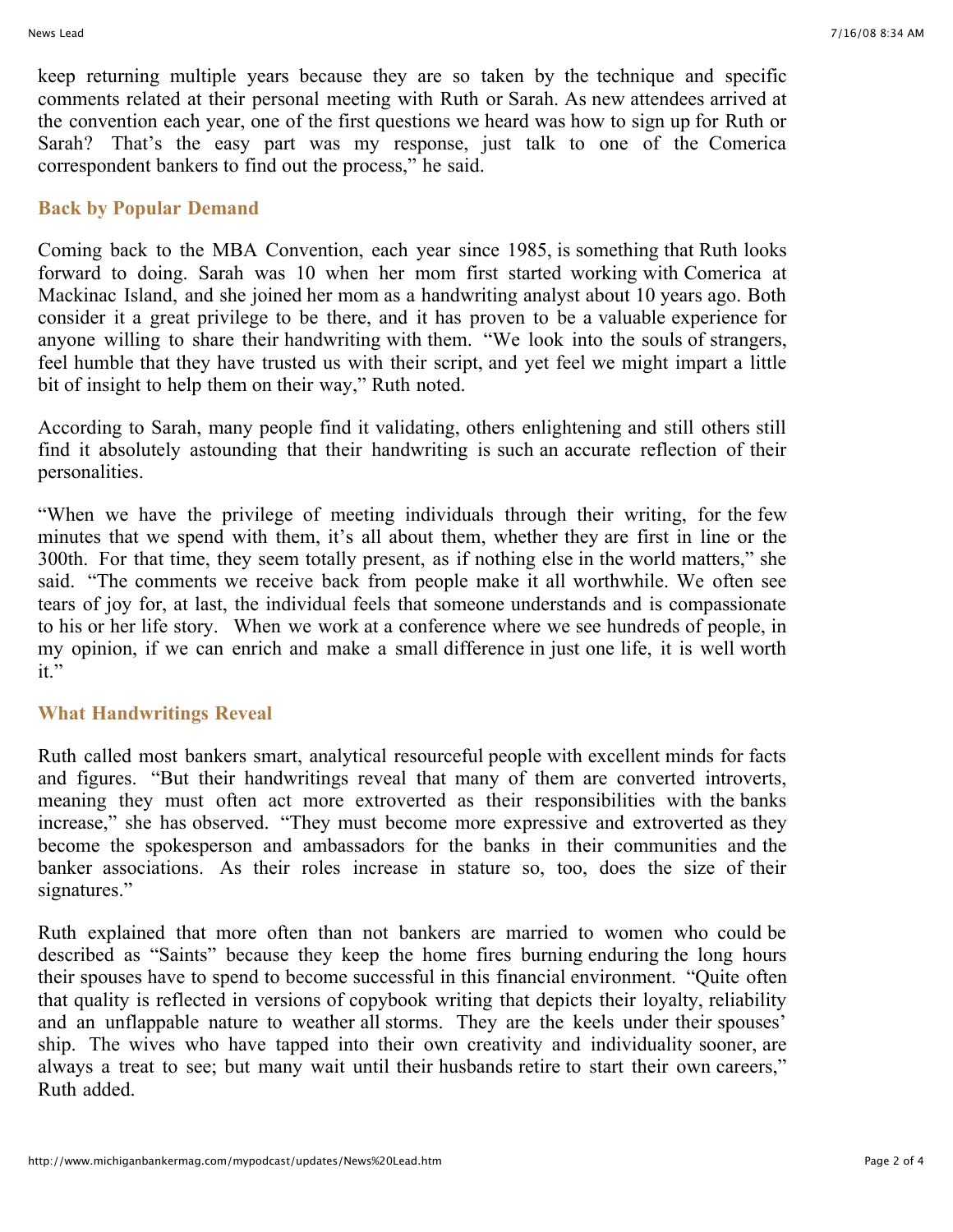Ruth's experience with handwriting participants reveals to her that people are endlessly fascinated with information about themselves and those around them, as well as the changes that occur within them over time. "Over the course of doing this we have watched the personal and professional dynamics of bankers, their associates and their families. We have witnessed promotions, great celebrations and heartbreaks. Young bankers have progressed through the ranks to become leaders in the banking industry at the state and national levels. It has been a rewarding experience to watch the handwritings change in the process with all of the talent and the tension," she said.

Ruth explained how parents have come to their sessions at the convention with babes in arms and each year she and her daughter have watched the family members grow. "From the earliest scratches on the paper of the four year olds, who were kept up well beyond their bedtimes at the Grand Hotel; to the gloriously mature print-script of the college graduates launching their own careers and starting their own families; we have been witnesses to their growth and potential."

## **Using Handwriting to Find the Best People**

Ruth's long list of clients is confidential, but she encourages more bankers to consider adding another page to the employee applications in their human resource departments so they have the opportunity to see another dimension of the people they are considering hiring. "As handwriting examiners, we do not tell banks whether or not to hire, but will give them verbal highlights or a written report on how well the candidate fits the job description that is sent with the handwriting," she said. "Many companies or banks invite their management teams to seminars where they voluntarily submit handwriting samples to learn about dynamics in order to improve their ongoing working relationships."

Ruth noted that document examination is a separate discipline from personality profiling. Testifying as an expert witness is the culmination of an investigative process to determine the authenticity of a document and the identity of the writer, not to assess the character of the writer. Ruth and Sarah are both court qualified to testify. Most court cases are coordinated and handled out of their Michigan Pentec office.

From a forensic point of view, whether the handwriting sample is assessed or not, Ruth suggests that it is a wise idea to have a sample of handwriting in a personnel file for the purpose of comparison or identification should there ever be a case within the bank involving an anonymous note, a bomb threat, graffiti, forged check or other documents. Bank documents may also be involved in cases involving wills, trusts, estates, insurance fraud and identity theft. "Tellers and bank personnel should receive at least minimum training in signature verification," Ruth emphasized.

Comerica has asked Ruth and Sarah to represent them at financial conferences in different parts of the country where they are proud to be ambassadors, welcoming lines of individuals who just want that moment of time where they can learn something about themselves through their handwriting.

"Thanks to Comerica, the word is out about the value of sharing handwriting wisdom and so is the list of clients we have proudly represented. The knowledge of handwriting has the